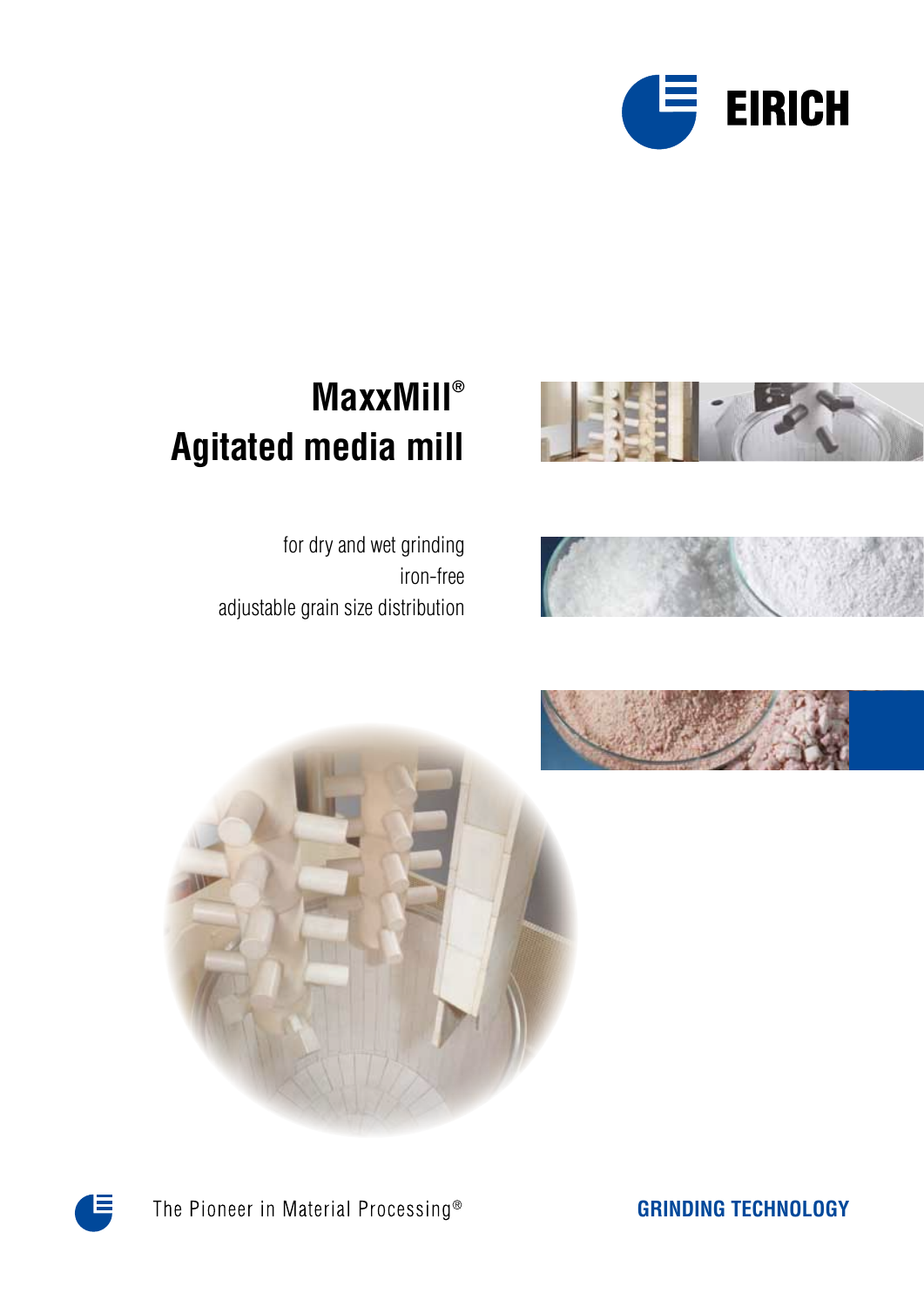# **The MaxxMill® agitated media mill A multi-talent ...**

#### **Range of application**

Continuous dry and wet grinding of coarse-grained materials to fine-ground and ultrafine-ground products

#### **Machine layout**

- rotating grinding chamber
- eccentric, high-speed agitator running in counter or co-current direction to the rotating grinding chamber
- stationary flow deflector

#### **Mode of operation**

The grinding chamber is filled to a capacity of 80 - 90 % with spherical grinding media. Unground material is fed down through the hollow flow deflector to a point near the bottom of the chamber, where it is drawn into the agitated media by rotation of the chamber. The material now moves continuously from bottom to top of the agitated media bed and is effectively ground by the input of energy from the agitator and the resulting impact and friction forces.

#### **Ground product separation**

Dry grinding: Pneumatic extraction from the surface of the agitated media bed

Wet grinding:

Separation of suspension from the agitated media by ball retaining device

#### **Flexibility**

Through careful selection of the size and quantity of grinding media used, the rotational speed of the agitator and the grinding chamber, and the rate of material throughput it is possible to adapt the grinding results over a wide range to suit specific requirements.

**... with many advantages**  ... with many advantages

#### **in terms of costs**

- low investment costs
- low operating costs
- low specific energy consumption
- high throughput rates yet small space requirements
- easy integration into existing systems

#### **in terms of quality**

- reproducible product quality
- adjustable grain size distribution
- little product loss
- adaptable to changing quality requirements

#### **in terms of process control**

- continuous operation with short dwell times
- high level of automation
- high operational reliability
- simple product changeover
- on-line monitoring and control of grain size

#### **in terms of service**

- good access to wear parts and simple replacement
- easy cleaning when changing to a different product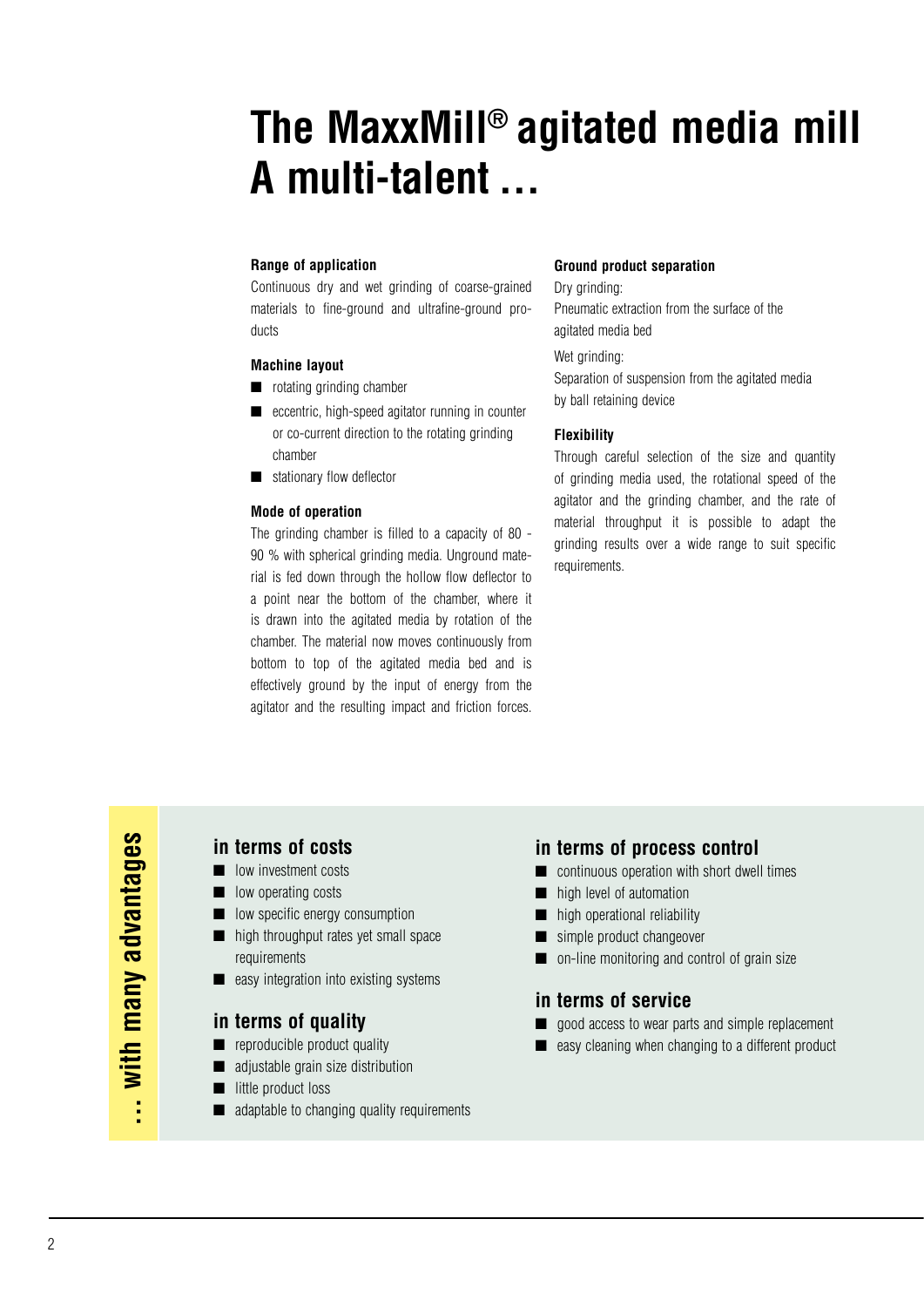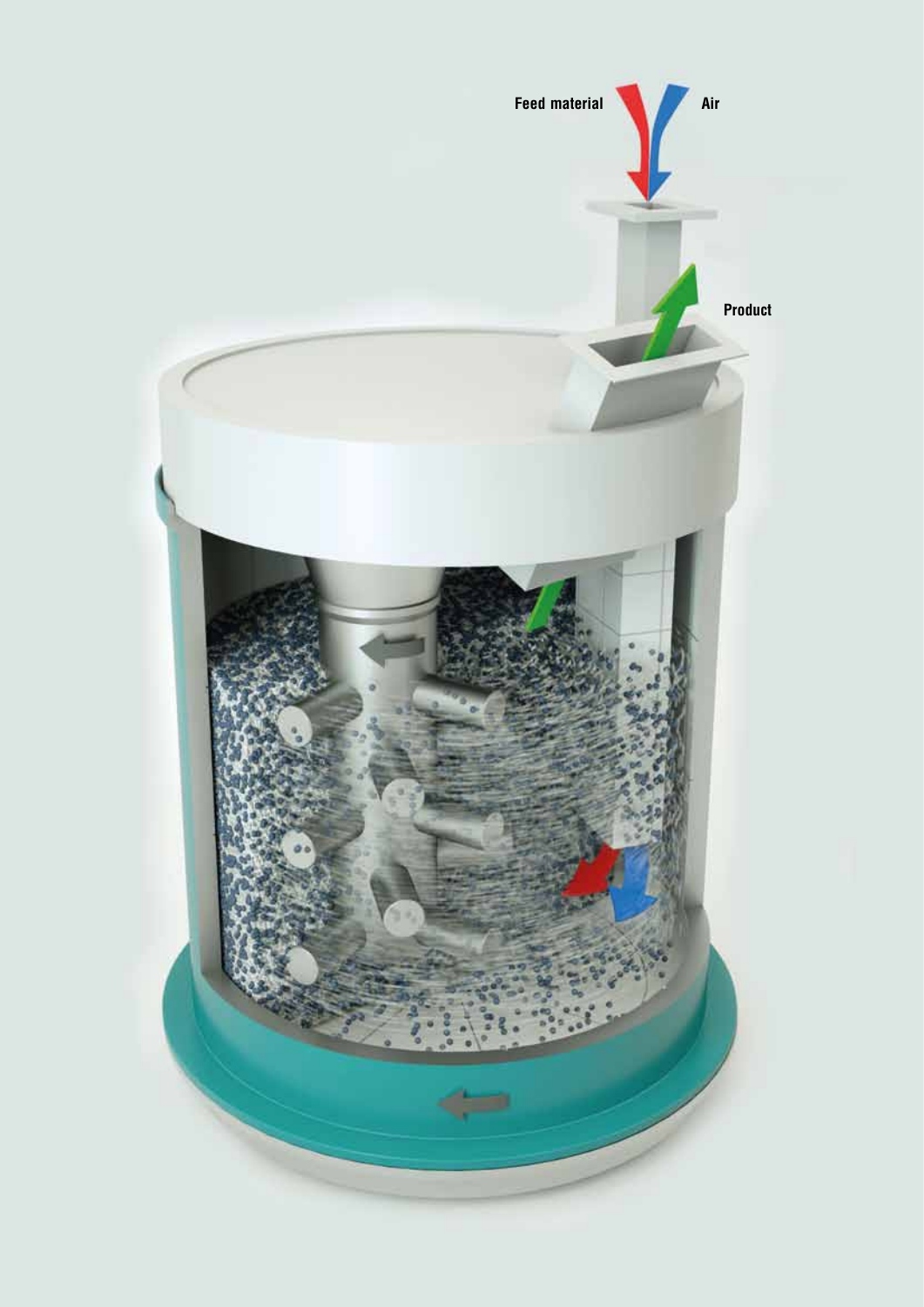# **The MaxxMill® series**



*MM5 Wear elements made of ceramic bar agitator*



#### **MaxxMill® MM3 and MM5**

These are the models currently available and now in use for the most diverse applications in our customers' production plants. The EIRICH Test Center is equipped with a MaxxMill® MM3 for dry and wet grinding tests on a production scale.

#### **Design options**

Various geometries and agitators are used to adapt to different applications.

#### **Wear elements**

Tungsten carbide, ceramic and polyurethane are used for wear protection.

#### **Grinding media**

High grinding performance and low wear are guaranteed by EIKORIT® oxide ceramic balls and EIDURIT® steel balls.

*MM3 Wear elements made of tungsten carbide bar agitator*

| <b>Data</b>                            | <b>MaxxMill<sup>®</sup> MM3</b>                                                 | MaxxMill <sup>®</sup> MM5 |  |  |
|----------------------------------------|---------------------------------------------------------------------------------|---------------------------|--|--|
| Capacity range $(t/h)^1$               | up to approx. 2.5                                                               | up to approx.10           |  |  |
| Grinding chamber volume (I)            | 190                                                                             | 800                       |  |  |
| Number of agitators (-)                |                                                                                 | $\overline{2}$            |  |  |
| Drive rating up to (kW)                | $25 - 50$                                                                       | $120 - 200$               |  |  |
| Grinding media/ball diameter           | EIKORIT <sup>®</sup> oxide ceramic/EIDURIT <sup>®</sup> steel approx. 3 - 10 mm |                           |  |  |
| Max. grinding media charge weight (kg) | up to 500                                                                       | up to 2100                |  |  |
| Feed material range (mm)               | $\langle 2 \rangle$                                                             | $\langle 2 \rangle$       |  |  |
| Final fineness $(d_{97} \mu m)$        | down to 5                                                                       | down to 5                 |  |  |
| Dimensions approx. h/w/d               | 2600 x 900 x 1700                                                               | 3500 x 2000 x 3100        |  |  |
| approx. Weight                         | $3 - 3.5t$                                                                      | 11.5t                     |  |  |

1) dependent on feed material and required fineness of ground product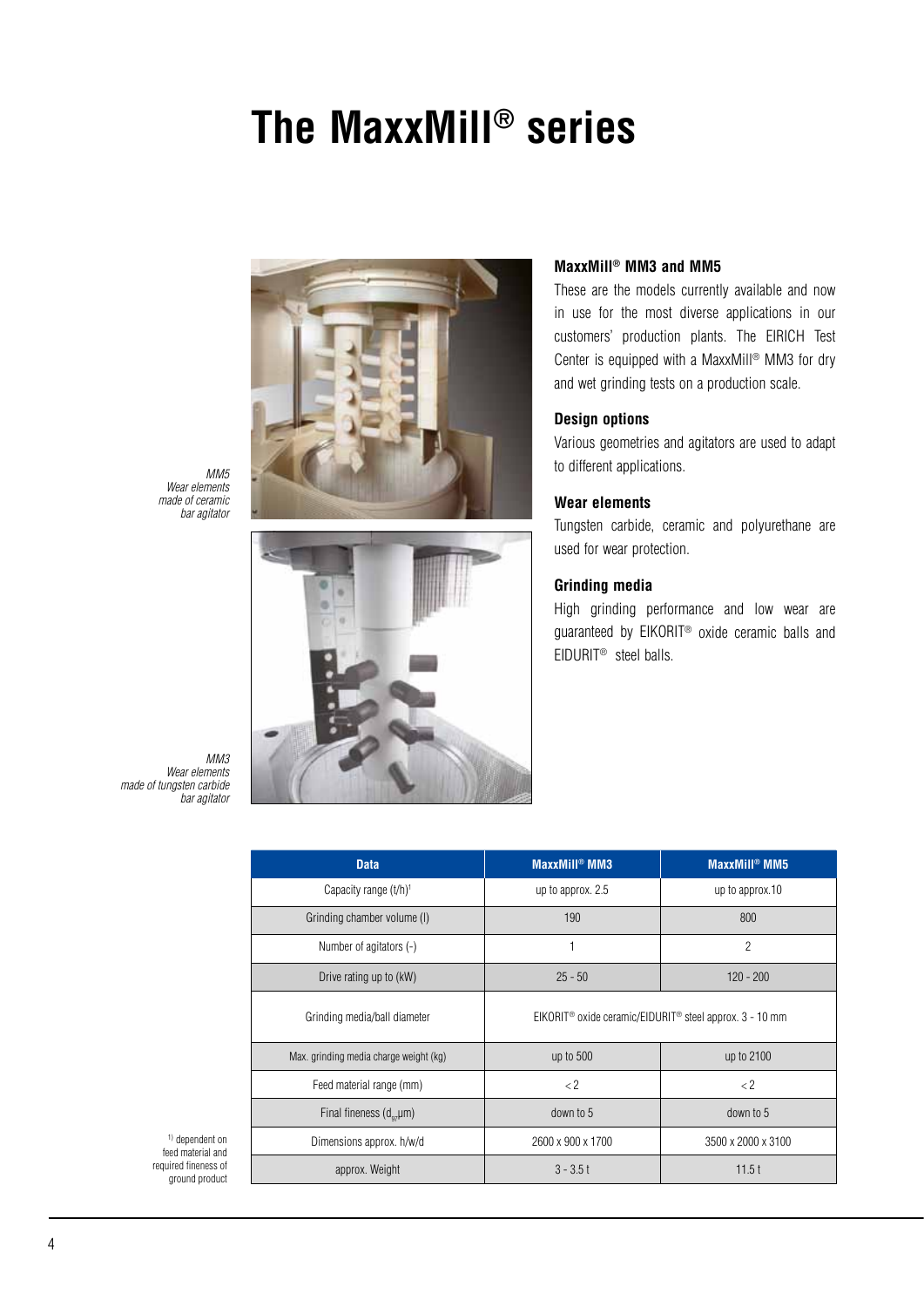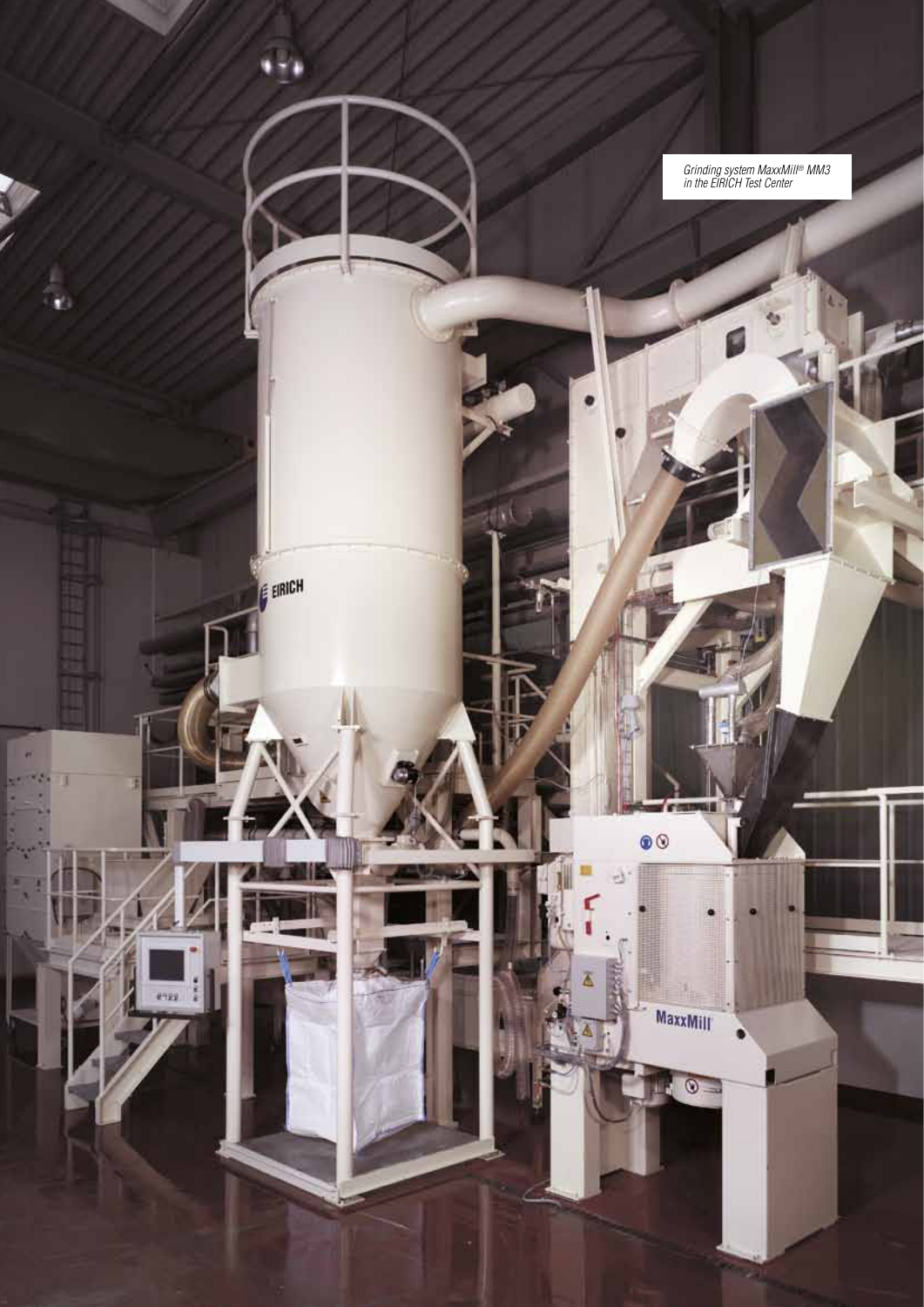# **Dry grinding**  ... up to  $d_{97} = 5 \mu m$





### **Dry grinding**

#### **with a closed grinding/classifying circuit**

Using the MaxxClass multiwheel air classifier it is also possible to achieve end fineness values up to  $d_{97} = 5 \, \mu m$ .

#### **Advantages**

- high grinding effectiveness
- small space requirement
- low specific energy consumption
- free and exact setting of the required final fineness
- iron-free grinding possible

#### **Dry grinding**

#### **with a separate air classifying circuit**

e. g. for feed materials with low bulk densities

### **Advantages**

- ultrafine-ground products
- optimum adjustments for the MaxxMill<sup>®</sup> and the MaxxClass air classifier
- high throughput rates
- low specific energy consumption
- the classifier coarse fraction is the dedusted finished material or is recycled to the MaxxMill®



*Fine grinding with closed grinding/classifying circuit and different classifier wheel speeds*

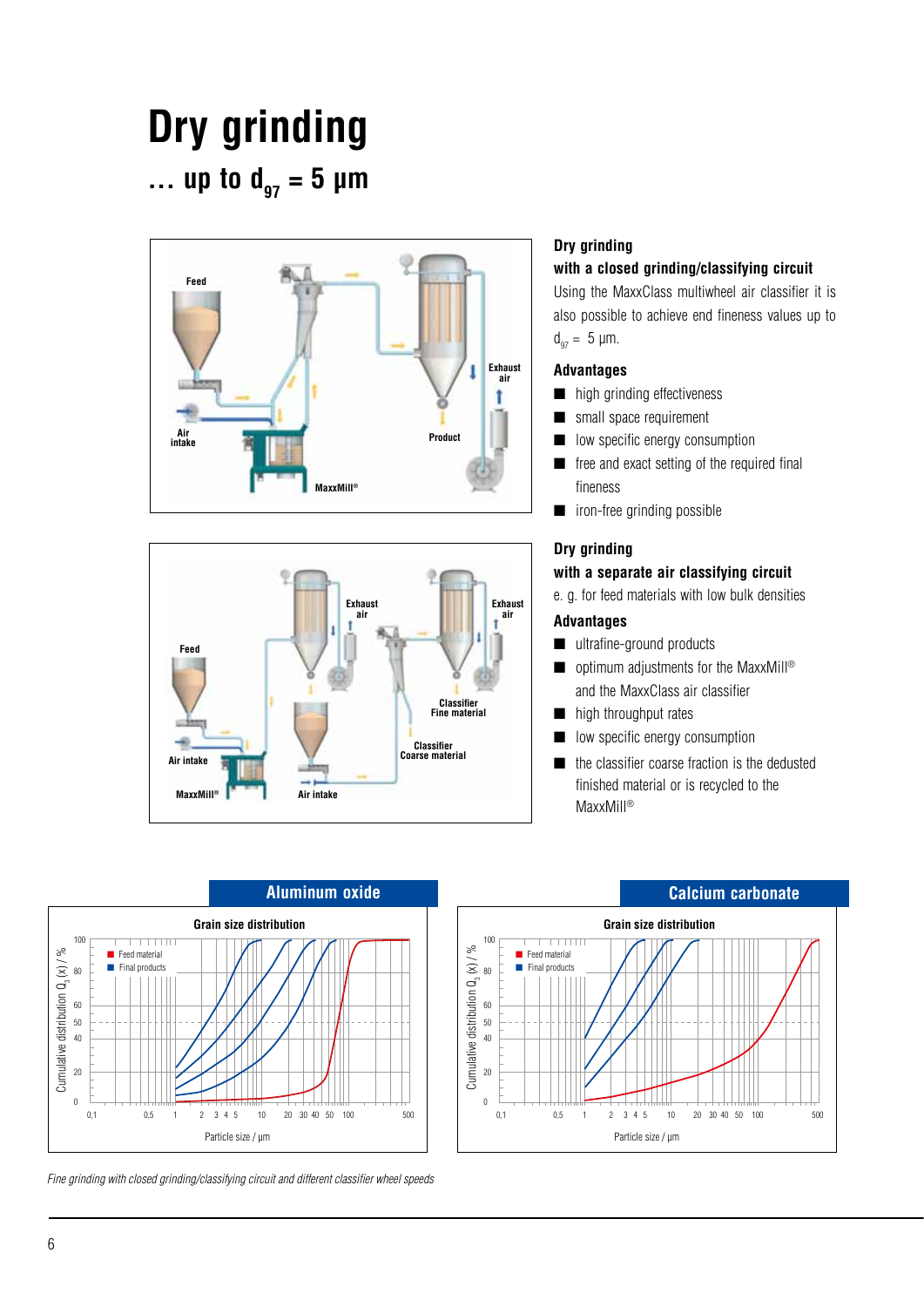

### **Application examples**

|              | <b>Throughput</b><br>rate | <b>Initial fineness</b> | <b>Final fineness</b>          | Spec. grinding<br>energy<br>consumption | Type |  |
|--------------|---------------------------|-------------------------|--------------------------------|-----------------------------------------|------|--|
| <b>Frits</b> | 300 - 600 kg/h            | $90\% < 2 \text{ mm}$   | $99\% < 63 \text{ µm}$         | 50 - 70 kWh/t                           | MM3  |  |
| Feldspar     | 600 kg/h                  | $95\% < 2$ mm           | $98\% < 45 \,\text{\textmu m}$ | 40 kWh/t                                |      |  |
| Limestone    | 600 kg/h                  | $97\% < 500 \; \mu m$   | $99.5\% < 5 \text{ µm}$        | 120 kWh/t                               | MM5  |  |

- aluminum oxide ■ bauxite ■ bentonite ■ calcium carbonate ■ china clay ■ clay ■ diatomite
	- feldspar ■ frits ■ pigments ■ quartz ■ special cement
	- talcum
	-
	- zirconium silicate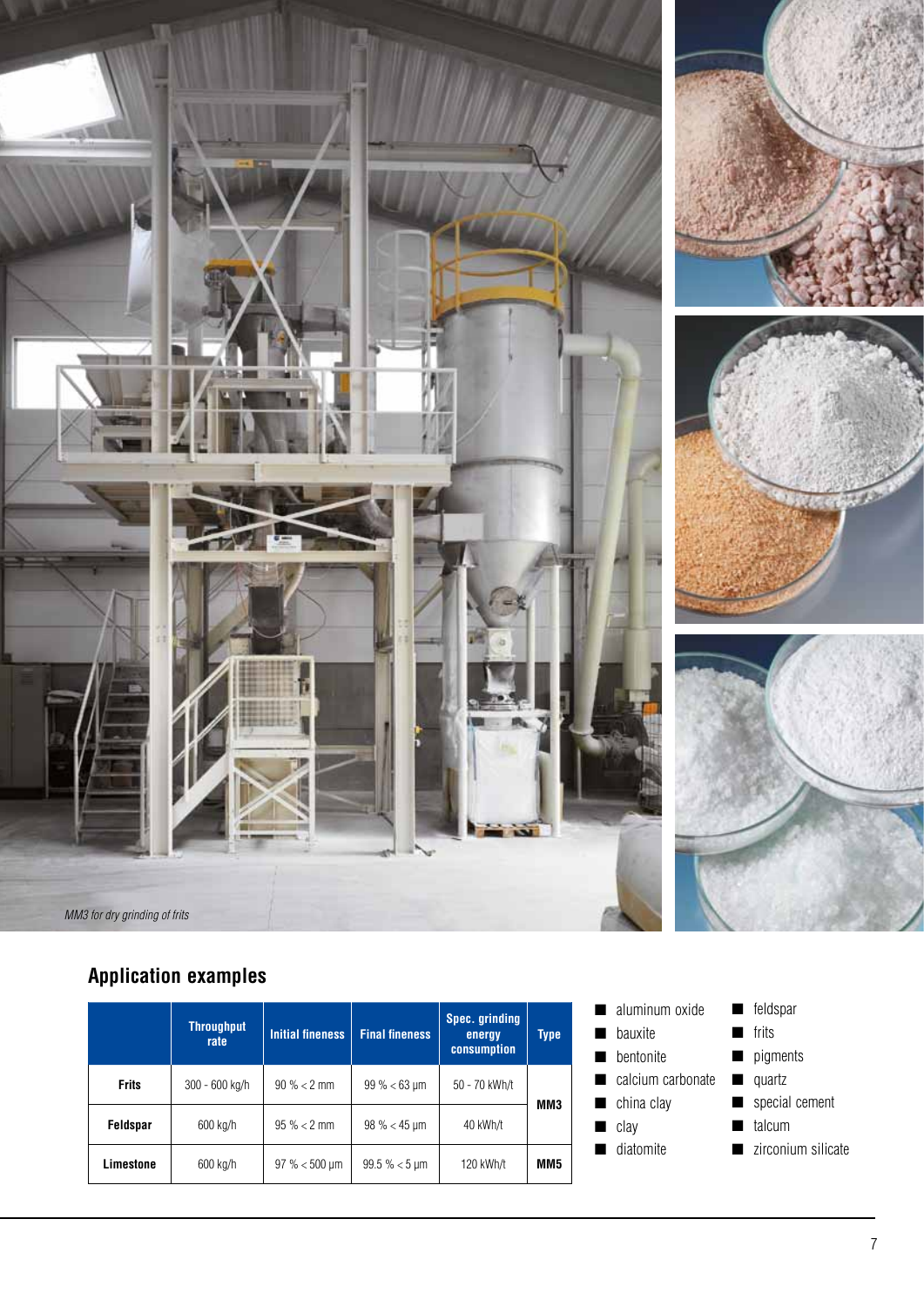## **Wet grinding** ... up to  $P_{80} = 10 \mu m$



*Wet grinding system for single-pass operating mode*

#### **Fine grinding of suspensions Advantages**

- fully automatic, continuous operation
- smooth processing of high-viscosity suspensions
- no grinding media compression
- no glide ring seals
- agitator bearing without product contact
- small space requirement
- adaptation/control of product fineness and grain size distribution
- low specific energy consumption
- suitable for pendulum and circulation modes of operation
- coarse raw material admitted
- can be operated in combination with classifying equipment
- iron-free grinding possible

#### **Application**

- fine grinding
- disagglomeration
- dispersion
- activation of grain surfaces

| <b>Application examples</b><br>aluminum oxide<br>calcium carbonate<br>ceramic slip<br>■ clay<br>engobes<br>■ ferrites<br>■ glazes |                              | <b>Throughput</b><br>rate<br>Dry matter | <b>Initial fineness</b><br>Wet screening | <b>Final fineness</b><br><b>Wet screening</b> | <b>Specific</b><br>grinding energy<br>consumption<br>${\bf (approx.)}$ | <b>Type</b>     |
|-----------------------------------------------------------------------------------------------------------------------------------|------------------------------|-----------------------------------------|------------------------------------------|-----------------------------------------------|------------------------------------------------------------------------|-----------------|
|                                                                                                                                   | Ceramic slip<br>Porcellanato | 8500 kg/h                               | $~\sim 8\% > 63\ \text{\mu m}$           | $2.5\% > 63 \,\text{\mu m}$                   | 6 kWh/t                                                                | MM <sub>5</sub> |
|                                                                                                                                   | Ceramic slip<br>Monocottura  | 10 000 kg/h                             | $~13.5\% > 63 \; \mu m$                  | $4\% > 63$ µm                                 | 4 kWh/t                                                                |                 |
| ores                                                                                                                              | Glazes                       | 400 - 600 kg/h                          | $<$ 200 $\mu$ m                          | $1\% > 40$ µm                                 | 20 - 25 kWh/t                                                          | MM3             |

- 
- 
- 
- 
- 
- 
- $\blacksquare$
-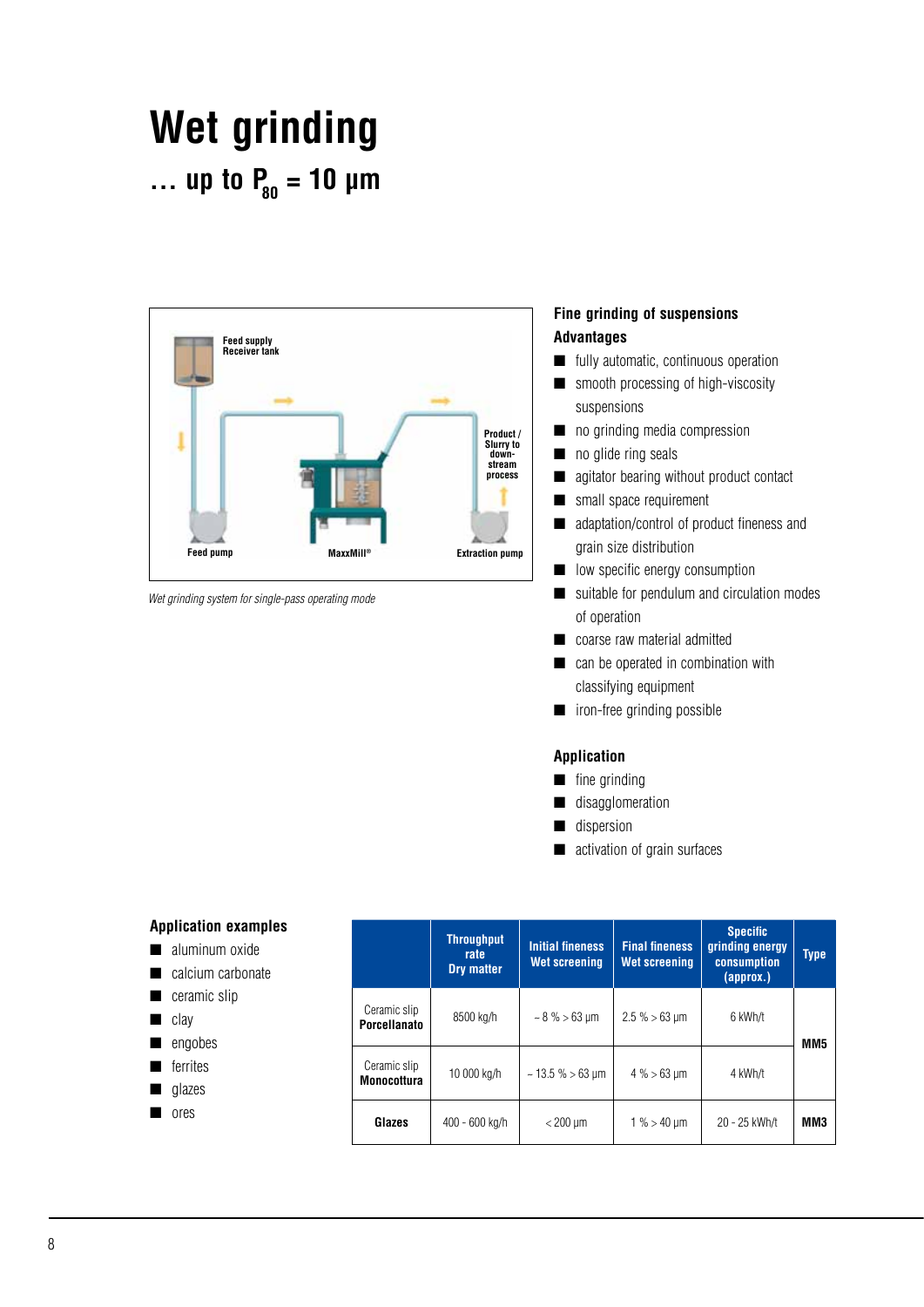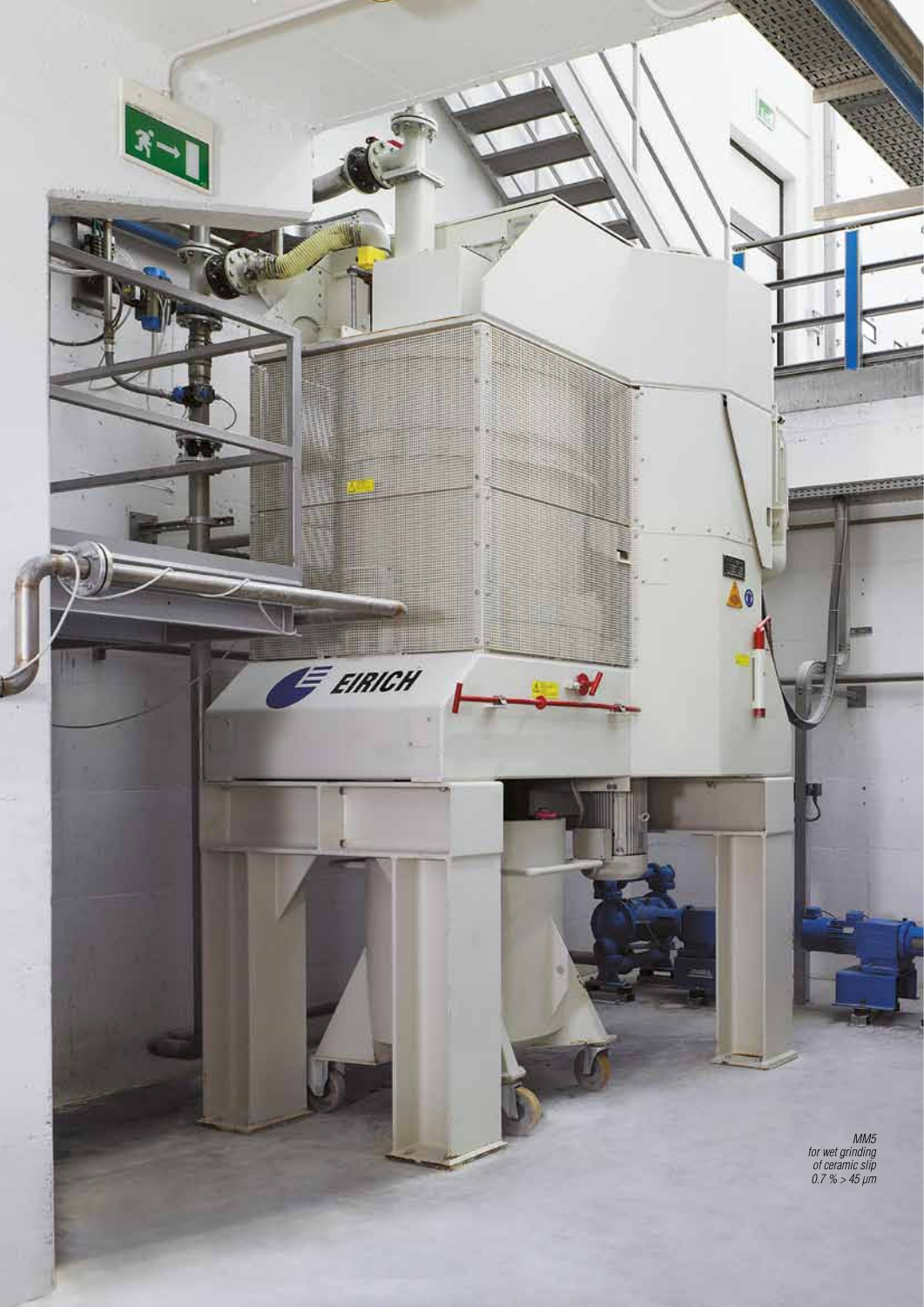# **Wet/dry finish-grinding**

### **... for the optimization of existing grinding systems**



*Drum mill (wet grinding) with downstream MaxxMill®*



*Drum mill (dry grinding) with downstream MaxxMill®*



### **Finish-grinding of suspensions and dry solid matters**

#### **Advantages**

- combination with continuous and batch-type mills possible
- cost-effective increase of capacity with the same fineness of product
- cost-effective increase of product fineness with the same capacity
- far lower energy consumption overall
- small space requirement
- adaptation of product fineness and grain size distribution

#### **Application examples**

- ceramic slip
- glazes
- ores
- special cements
- ferrites
- fillers

*Energy savings when using a conventional drum mill combined with a MaxxMill®*

*Wet grinding:*

*Final product ceramic slip with fineness 2 % > 45 µm Pregrinding: Drum mill fineness 10 % > 45 µm Finish-grinding: MaxxMill® end fineness 2 % > 45 µm Energy savings: 29 %*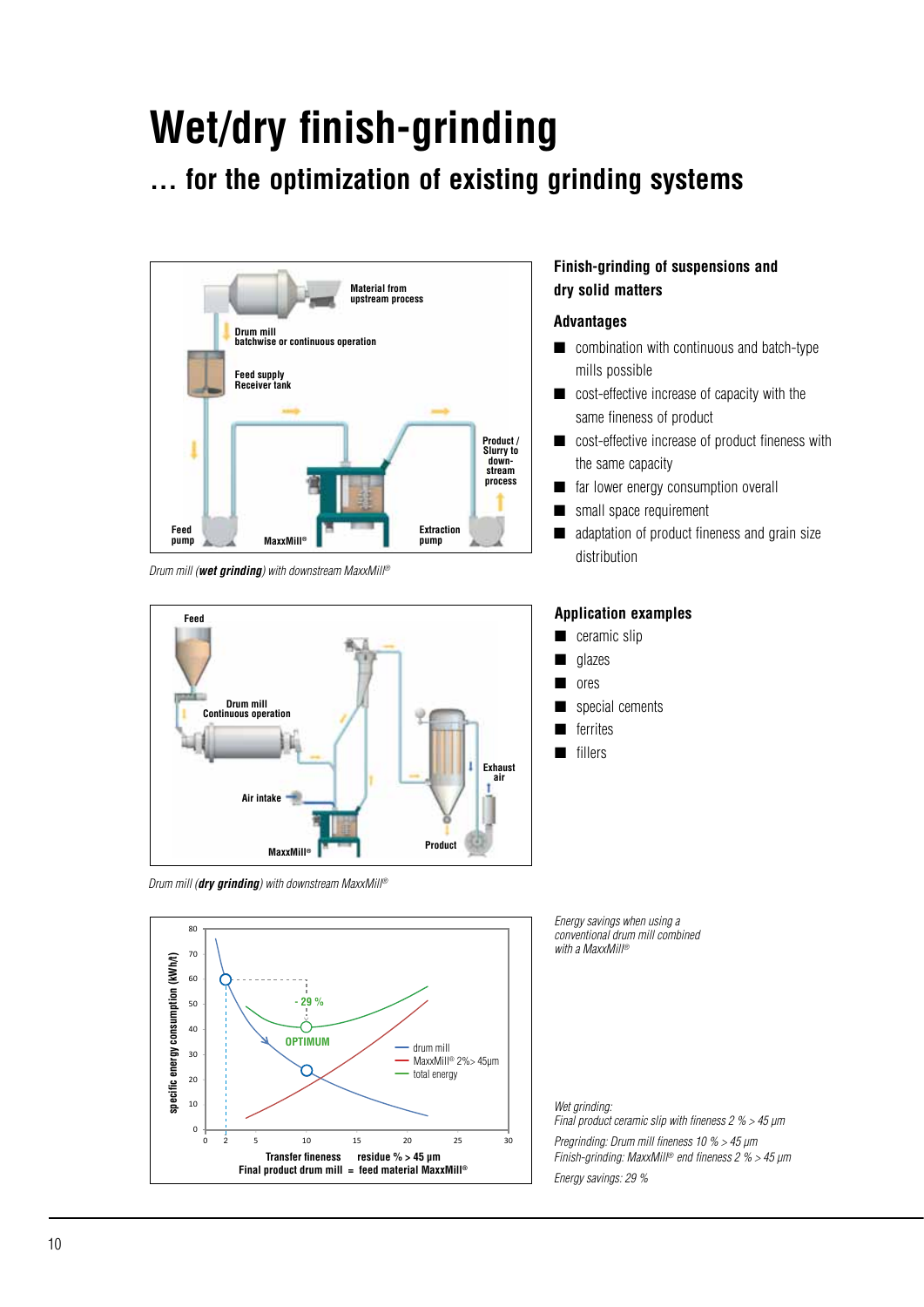



*MM5 for dry grinding of hard materials for wall and floor tiles*

*MM5 for dry grinding of china clay*